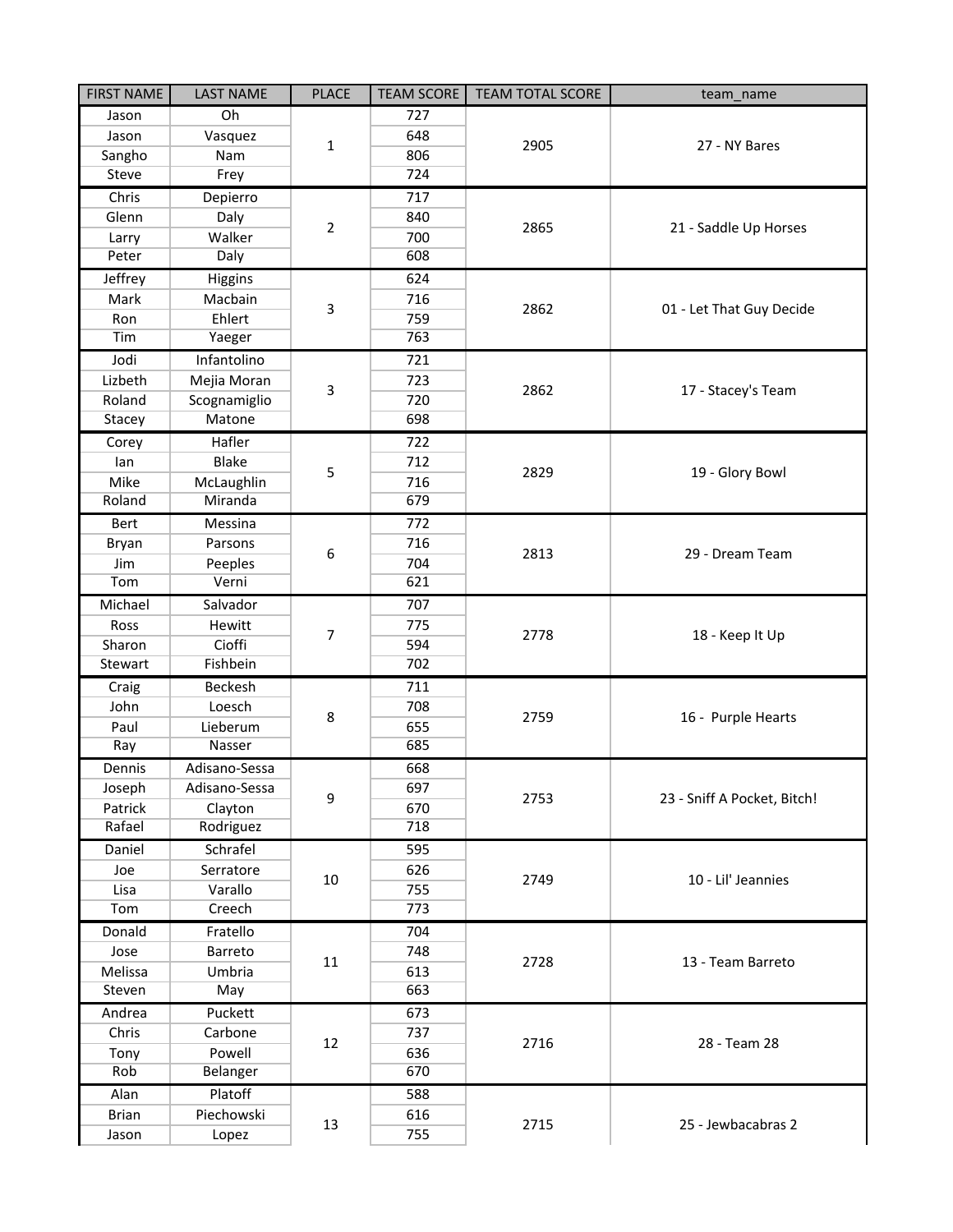| Jeffrey        | Weinberg        |    | 756 |      |                              |
|----------------|-----------------|----|-----|------|------------------------------|
| <b>Brendan</b> | Rini            | 14 | 781 | 2711 | 07 - I Would If I Could      |
| Bryan          | Charlton        |    | 555 |      |                              |
| Sharon         | Solowitz        |    | 622 |      |                              |
| Terry          | Delbridge       |    | 753 |      |                              |
| Karl           | Hastings        |    | 693 |      |                              |
| Ken            | Allard          | 15 | 649 | 2710 | 04 - Gutter Boys             |
| Ross           | Allard          |    | 746 |      |                              |
| Wendell        | Justice         |    | 622 |      |                              |
| Chad           | Lando           |    | 605 |      |                              |
| Louis          | Leatso          |    | 674 |      |                              |
| Lenny          | Pastore         | 16 | 713 | 2697 | 05 - Scared Stiffs           |
| Robert         | Mock            |    | 705 |      |                              |
| Chris          | Stipa           |    | 575 |      |                              |
| Perry          | <b>Bartlett</b> |    | 643 | 2697 | 14 - Xanadu's N Dont's       |
| Randy          | Jens            | 16 | 716 |      |                              |
| Robert         | Buzby           |    | 763 |      |                              |
| Scott          | Skidmore        |    | 618 |      |                              |
| Sean           | Holohan         |    | 656 | 2693 | 15 - Find Me Someone         |
|                |                 | 18 | 717 |      |                              |
| Tony<br>Vince  | Devivo<br>Sacro |    | 702 |      |                              |
|                |                 |    |     |      |                              |
| Nancy          | Mathieu         |    | 635 | 2688 | 32 - Guys and Dolls          |
| Rich           | Villanueva      | 19 | 647 |      |                              |
| Rob            | Silliman        |    | 676 |      |                              |
| Joe            | Russo           |    | 730 |      |                              |
| Christopher    | Monaco          | 20 | 600 | 2674 | 30 - Winners                 |
| John           | Petrizzi        |    | 712 |      |                              |
| Rod            | Perry           |    | 687 |      |                              |
| Ronnie         | Simon           |    | 675 |      |                              |
| Keith          | Hawkins         |    | 645 | 2673 | 08 - Let's Do Dis            |
| Michael        | Neocleous       | 21 | 729 |      |                              |
| Michele        | Carmen          |    | 647 |      |                              |
| Robert         | Hunter          |    | 652 |      |                              |
| Donald         | Beach           |    | 681 | 2668 | 24 - Alternate Donalds       |
| Donald         | McAllister      | 22 | 693 |      |                              |
| Jonathan       | <b>Burke</b>    |    | 687 |      |                              |
| Michael        | Hillman         |    | 607 |      |                              |
| Doug           | DiPasquale      | 23 | 724 | 2659 | 09 - Wallingford Horror Show |
| Paul           | Scheib          |    | 657 |      |                              |
| Terry          | Geyer           |    | 671 |      |                              |
| Tom            | Hartman         |    | 607 |      |                              |
| Frank          | Volpe           | 24 | 706 | 2637 | 03 - Put Me On A Team        |
| Gena           | Janowski        |    | 598 |      |                              |
| George         | Crenshaw        |    | 696 |      |                              |
| Roderick       | O'Connor        |    | 637 |      |                              |
| John           | Jenkins         |    | 705 | 2628 | 20 - Last Bearz Bowling      |
| Kyle           | Smith           |    | 641 |      |                              |
| Mark           | Patrizzi        | 25 | 676 |      |                              |
| Rich           | Tomlinson       |    | 606 |      |                              |
| Donna          | Laguardia       |    | 689 |      |                              |
| Ira            | Katz            |    | 640 |      |                              |
| Patrick        | Sloane          | 26 | 627 | 2625 | 06 - Sloane                  |
|                |                 |    |     |      |                              |